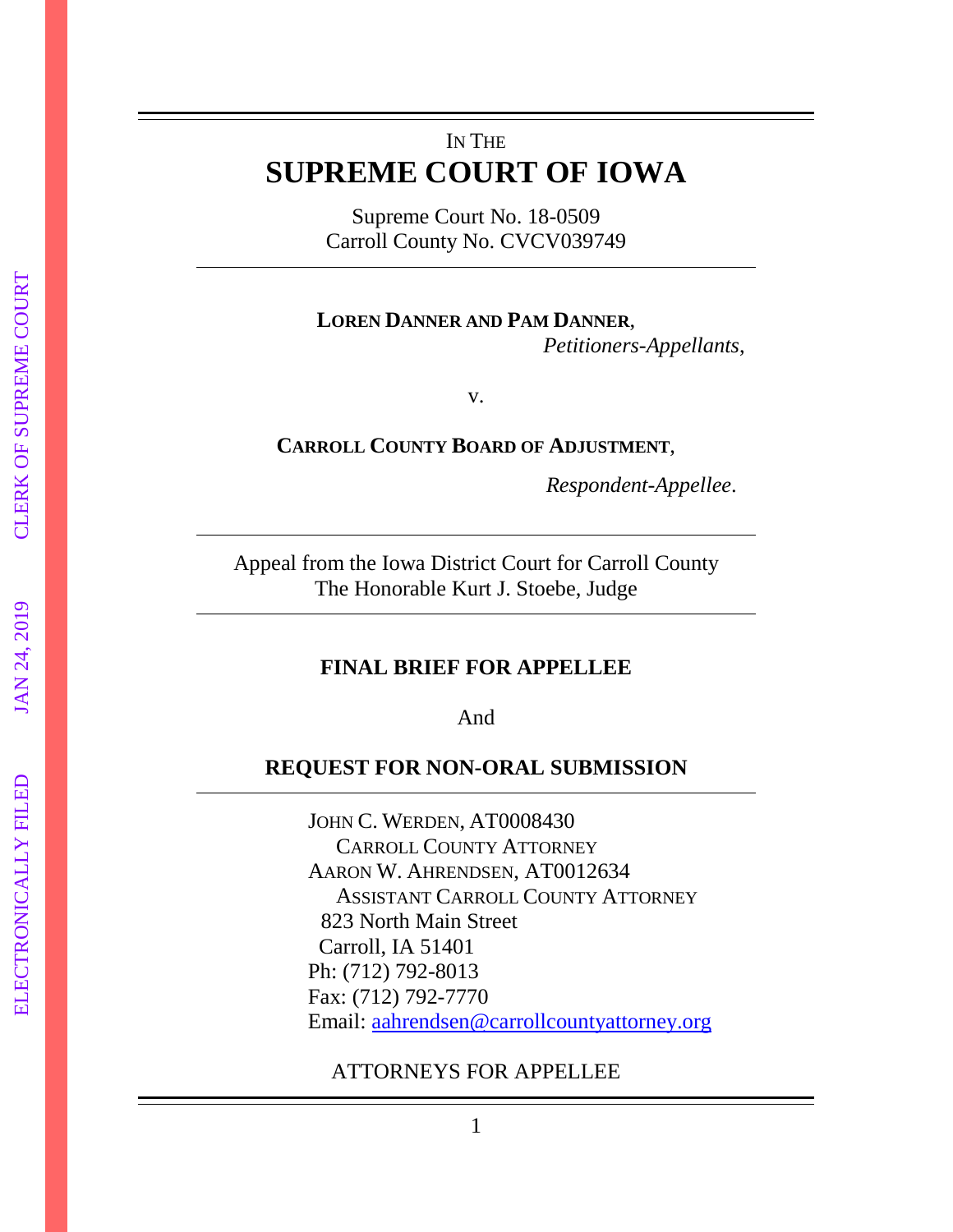#### **PROOF OF SERVICE AND CERTIFICATE OF FILING**

I certify that on January 24, 2019, I served this document on all other parties to this appeal electronically through the Iowa Supreme Court's EDMS system.

I further certify that on January 24, 2019, I filed this document electronically with the Clerk of the Supreme Court, Iowa Judicial Branch Building, 1st Floor, 1111 East Court Avenue, Des Moines, Iowa 50319, by EDMS.

Respectfully submitted,

John C. Werden Carroll County Attorney

*/s/ Aaron W. Ahrendsen\_\_\_\_\_\_\_\_\_* Aaron W. Ahrendsen, AT0012634 ASSISTANT CARROLL COUNTY ATTORNEY 823 North Main Street Carroll, IA 51401 Ph: (712) 792-8013 Fax: (712) 792-7770 Email: aahrendsen@carrollcountyattorney.org ATTORNEYS FOR APPELLEE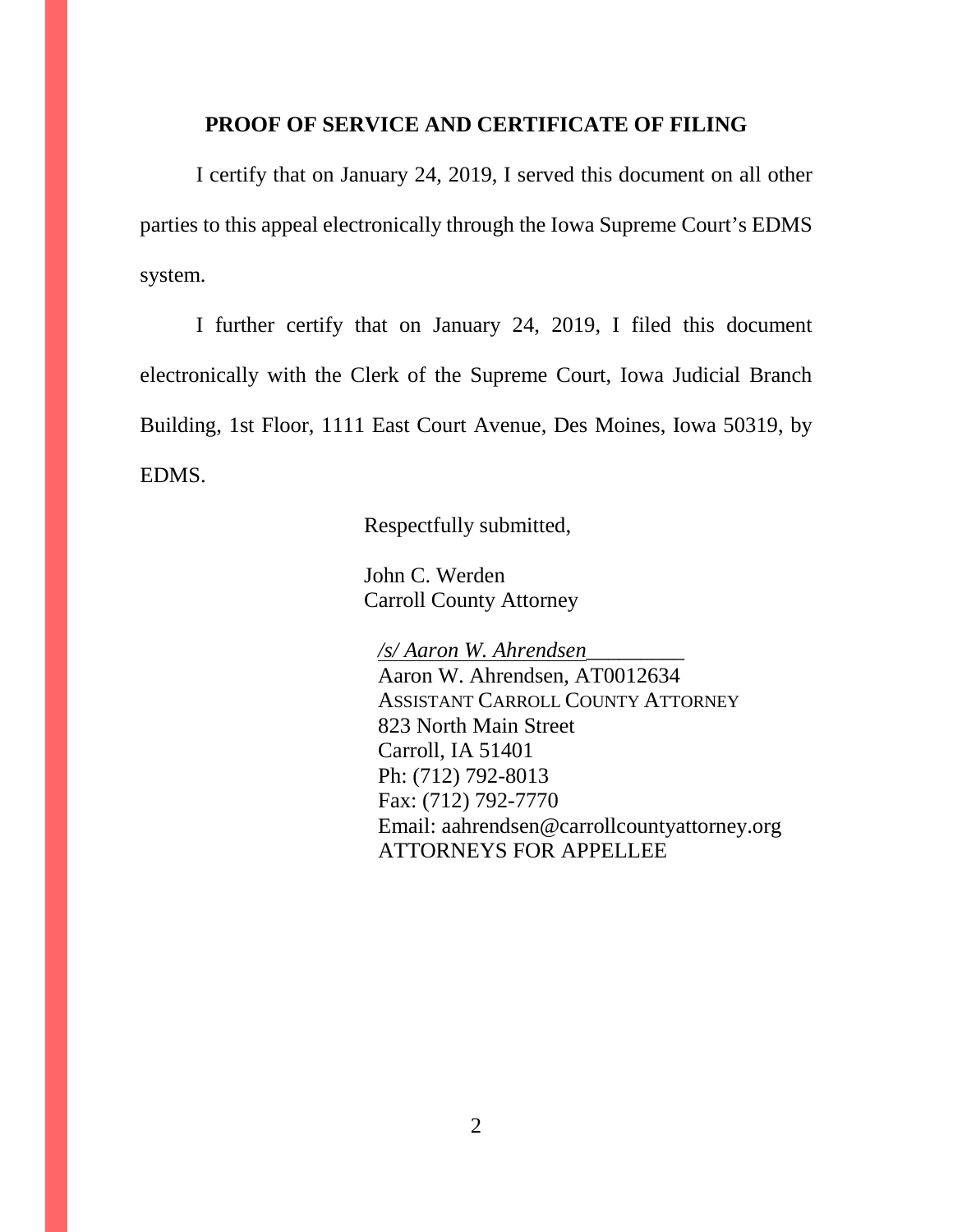## **TABLE OF CONTENTS**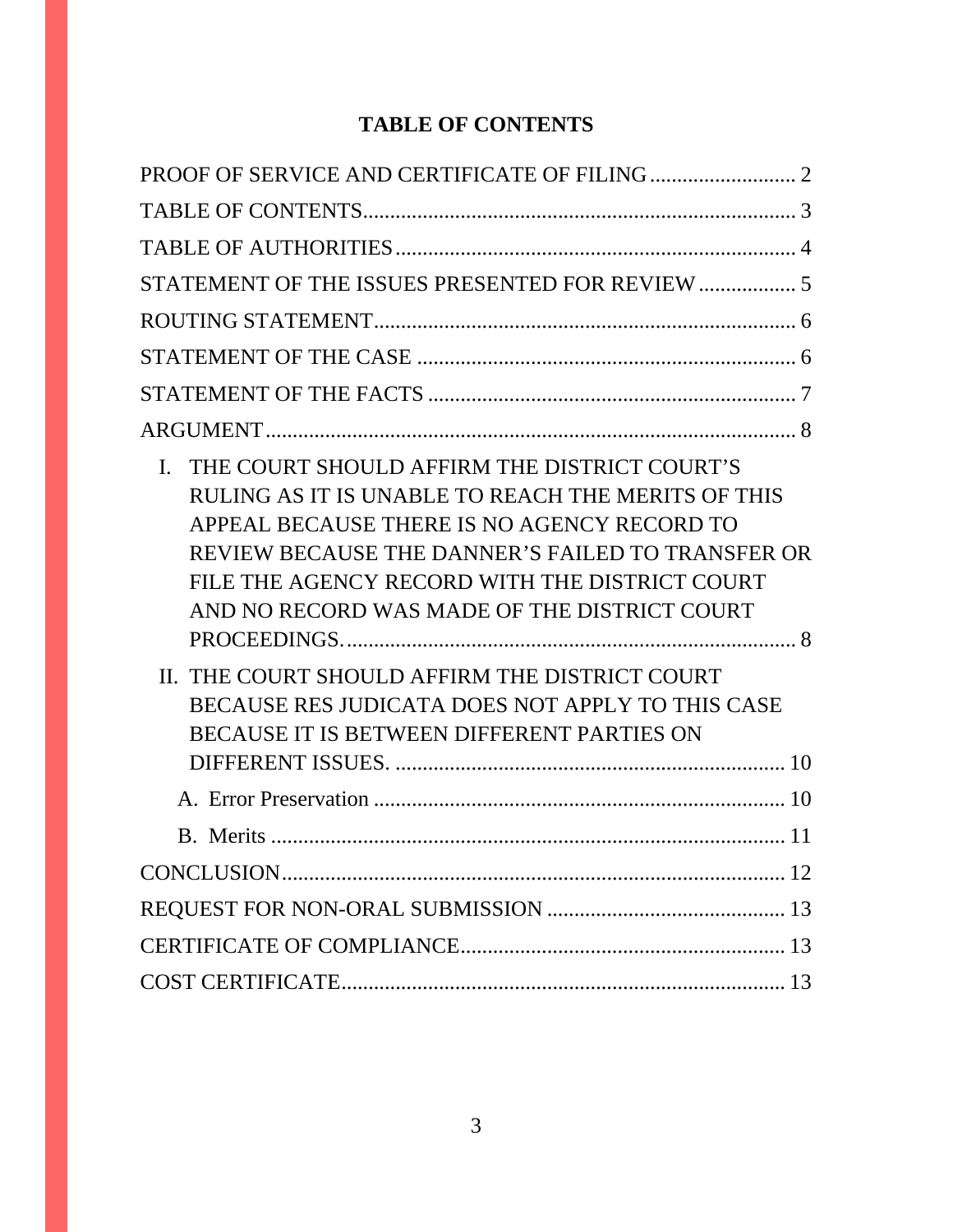## **TABLE OF AUTHORITIES**

# **Iowa Supreme Court**

| <i>Israel v. Farmers Mut. Ins. Asso.</i> , 339 N.W.2d 143 (Iowa 1983) 5, 11 |  |
|-----------------------------------------------------------------------------|--|

# **Iowa Court of Appeals**

| Jensen v. City Council of Cambridge, No. 09-0697, 2010 Iowa App. LEXIS |  |
|------------------------------------------------------------------------|--|
|                                                                        |  |

## **Iowa Rules of Court**

# **Other Authorities**

|  |  | A. Vestal, <i>Preclusion/Res Judicata Variables: Parties</i> , 50 Iowa L. Rev. 43 |  |  |  |
|--|--|-----------------------------------------------------------------------------------|--|--|--|
|  |  |                                                                                   |  |  |  |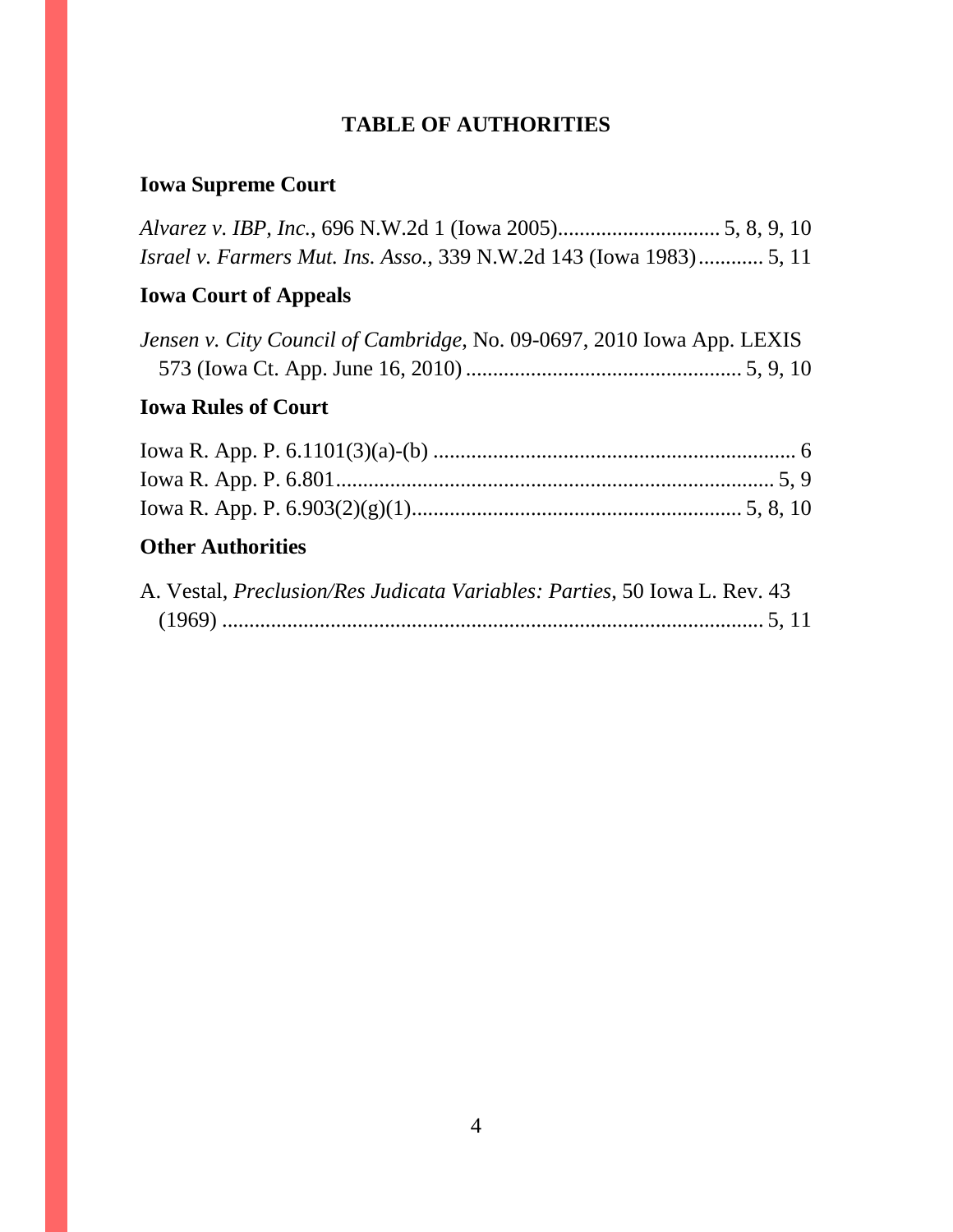## **STATEMENT OF THE ISSUES PRESENTED FOR REVIEW**

I. WHETHER THE COURT SHOULD AFFIRM THE DISTRICT COURT'S RULING AS IT IS UNABLE TO REACH THE MERITS OF THIS APPEAL BECAUSE THERE IS NO AGENCY RECORD TO REVIEW BECAUSE THE DANNER'S FAILED TO TRANSFER OR FILE THE AGENCY RECORD WITH THE DISTRICT COURT AND NO RECORD WAS MADE OF THE DISTRICT COURT PROCEEDINGS.

Cases:

*Alvarez v. IBP, Inc.*, 696 N.W.2d 1 (Iowa 2005)

*Jensen v. City Council of Cambridge*, No. 09-0697, 2010 Iowa App. LEXIS 573 (Iowa Ct. App. June 16, 2010)

Iowa Court Rules:

Iowa R. App. P. 6.801

II. WHETHER THE COURT SHOULD AFFIRM THE DISTRICT COURT BECAUSE RES JUDICATA DOES NOT APPLY TO THIS CASE BECAUSE IT IS BETWEEN DIFFERENT PARTIES ON DIFFERENT ISSUES.

Cases:

*Israel v. Farmers Mut. Ins. Asso.*, 339 N.W.2d 143 (Iowa 1983)

Iowa Court Rules:

Iowa R. App. P. 6.903(2)(g)(1)

Other Authorities:

A. Vestal, *Preclusion/Res Judicata Variables: Parties*, 50 Iowa L. Rev. 43 (1969)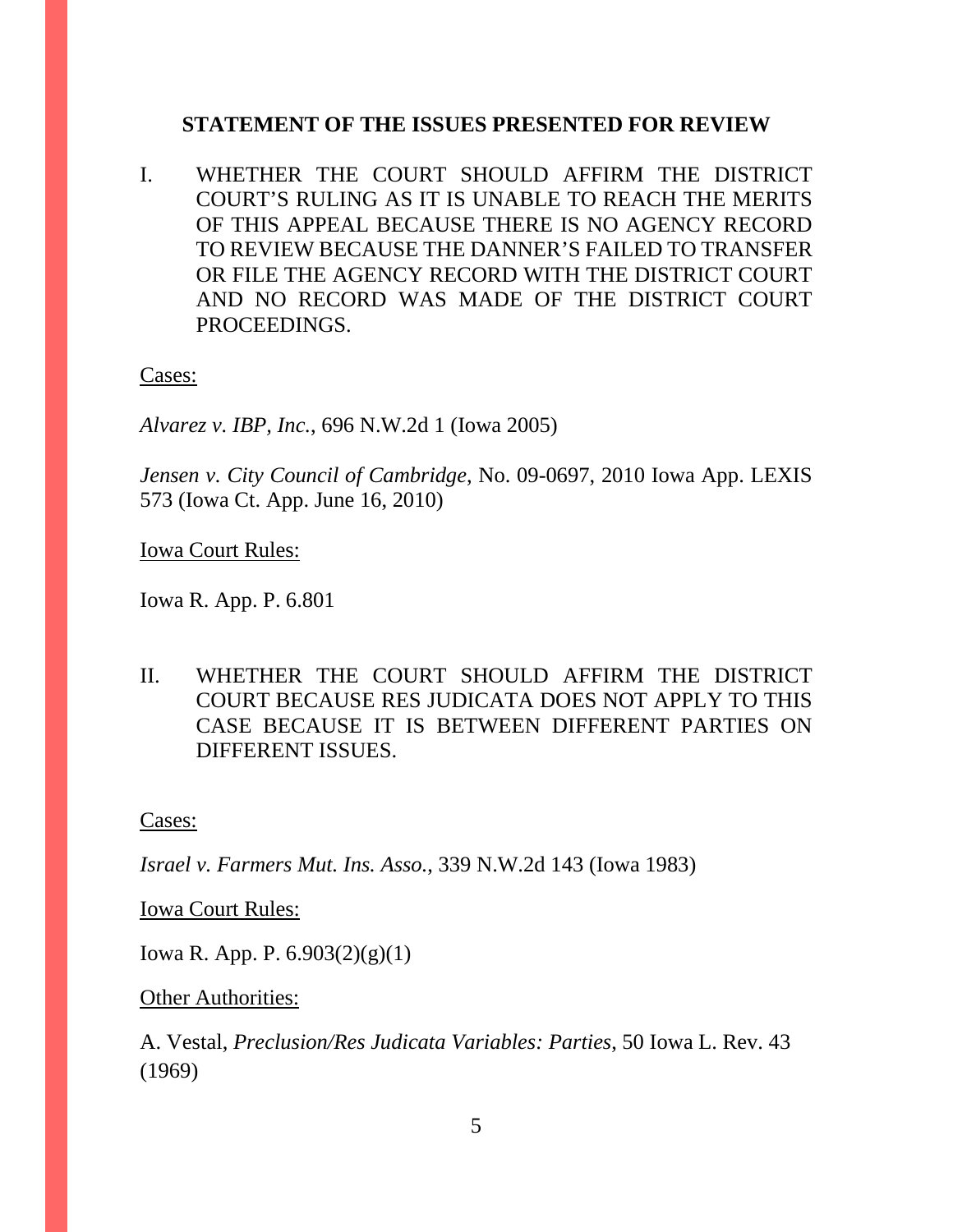#### **ROUTING STATEMENT**

The reasons listed in Iowa R. App. P. 6.1101(3)(a)-(b) support this case being transferred to the court of appeals.

#### **STATEMENT OF THE CASE**

**Nature of the Case.** This appeal is a challenge to the Carroll County Board of Adjustment's decision to deny granting the Danners a variance from county zoning restricting the airspace surrounding the Arthur Neu Airport after the Danner's built a grain leg that intruded into the airport's protected airspace.

**Course of Proceedings.** After noticing the grain leg construction, the Carroll Airport Commission filed suit to force removal of the grain leg. *See Carroll Airport Commission v. Danner*, EQCV039422, Iowa Dist. Ct. filed June 16, 2017, appellate no. 17-1458. The Danners also applied to the Carroll County Board of Adjustment for a variance from the zoning regulations that applied to the airspace. The Carroll County Board of Adjustment decided March 9, 2017, and memorialized by letter dated March 13, 2017, to deny the Danner's request for a variance. App. at 23-24. On April 6, 2017, the Danners filed a petition for judicial review in the Iowa District Court for Carroll County. App. at 5-8. A telephonic hearing was held on the petition for judicial review on February 15, 2018, and an Order affirming the decision of the board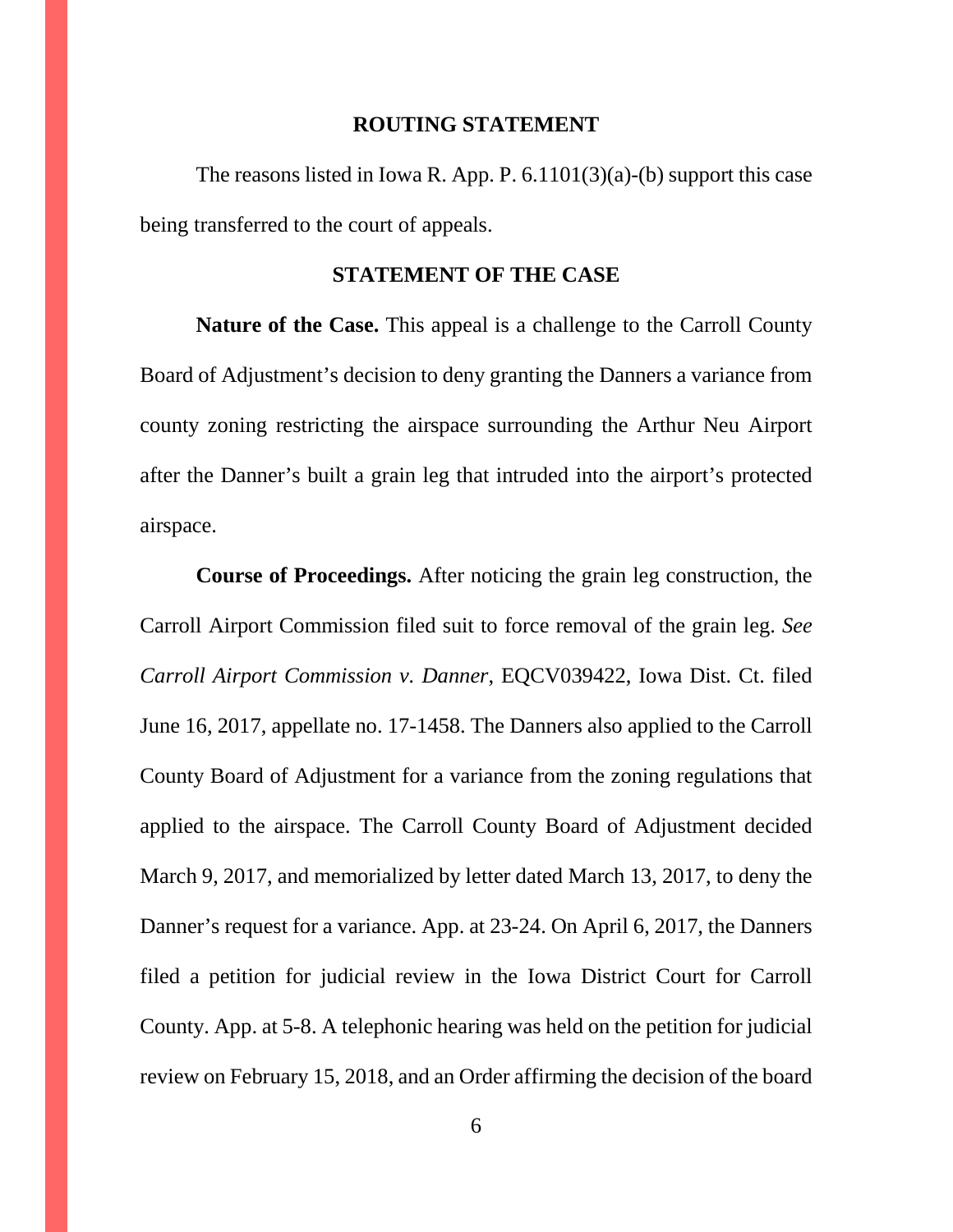of adjustment was filed on February 23, 2018. No record was made during the district court's telephonic hearing. The Danners filed their notice of appeal on March 23, 2018. The combined certificate filed the same day ordered transcripts from the board of adjustment hearings but not the district court proceedings, because, as stated above, no record was made during the district court hearing on February 15, 2018. On July 13, 2018, Justice Zager entered an Order requesting a statement from the Danners on whether the transcripts of the board of adjustment proceeding were part of the record for the appeal. In response to the Order, the Danners withdrew their request for transcripts and the deputy clerk filed the notice of briefing schedule.

**Disposition Below.** The Iowa District Court for Carroll County on February 15, 2018, affirmed the Carroll County Board of Adjustment's decision to deny the variance requested by the Danners.

#### **STATEMENT OF THE FACTS**

The facts stated in the Danner's brief come from Case No. EQCV039422, Appellate No. 17-1458. While the factual recitation stated in the Danner's brief appears to be accurate based on the prior proceedings, no facts have been established in this case, because no record was created in this case and there is nothing for the appellate court to review.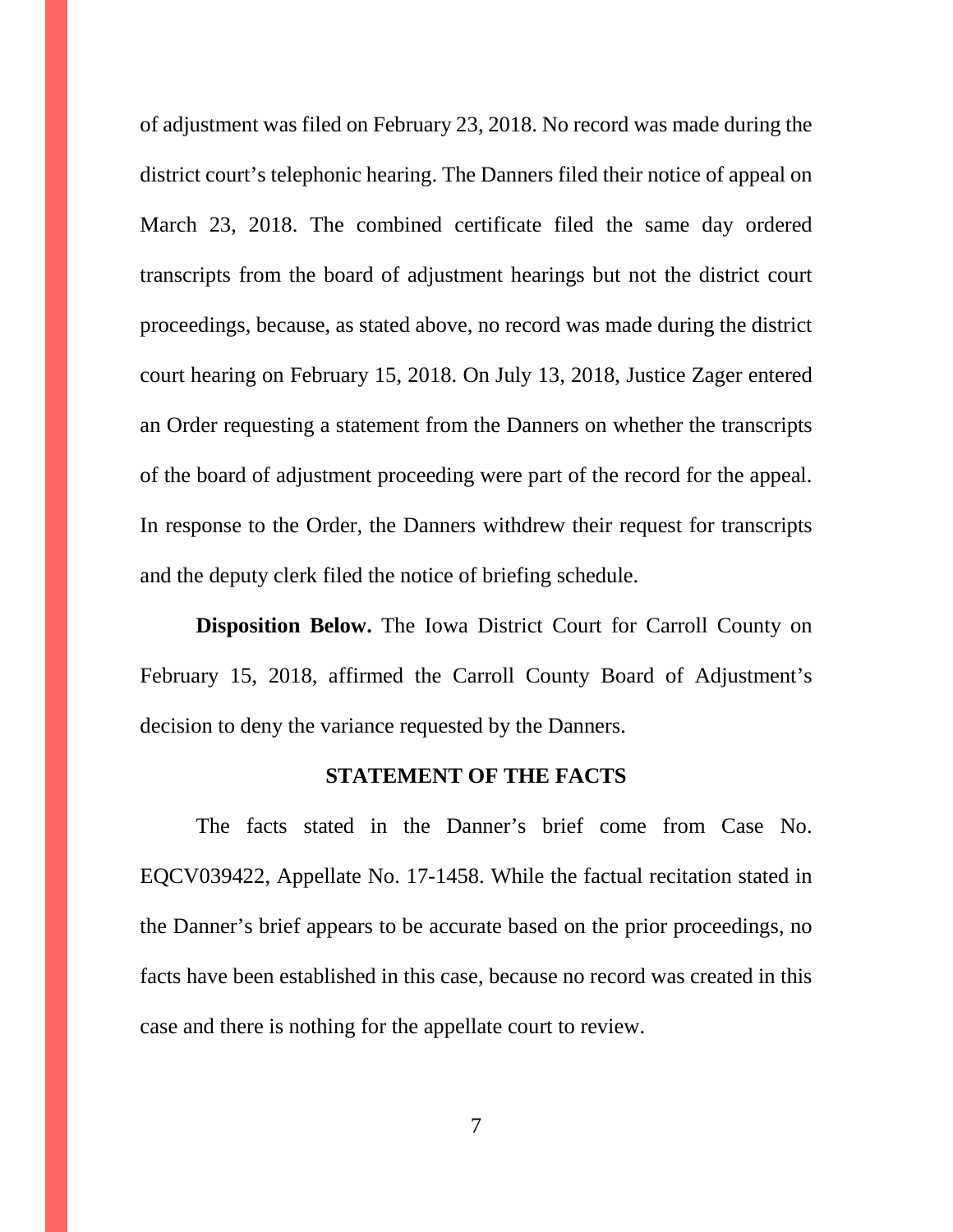#### **ARGUMENT**

The Danners present one issue for review. However, Appellants do not state whether error has been preserved on the issue they have raised as required by Iowa R. App. P.  $6.903(2)(g)(1)$ . Further, the agency record never became part of the district court record and there is no district court record. There is simply nothing for Iowa's appellate courts to review in this case.

## **I. THE COURT SHOULD AFFIRM THE DISTRICT COURT'S RULING AS IT IS UNABLE TO REACH THE MERITS OF THIS APPEAL BECAUSE THERE IS NO AGENCY RECORD TO REVIEW BECAUSE THE DANNER'S FAILED TO TRANSFER OR FILE THE AGENCY RECORD WITH THE DISTRICT COURT AND NO RECORD WAS MADE OF THE DISTRICT COURT PROCEEDINGS.**

In *Alvarez v. IBP, Inc.*, 696 N.W.2d 1 (Iowa 2005), the Iowa Supreme Court was confronted with a similar situation to the one here. Maria Alvarez filed a petition for judicial review to challenge a deputy workers' compensation commissioner's decision denying her benefits in the district court and then appealed to the Iowa Supreme Court. *Id.* at 2. However, the Iowa Supreme Court was unable to reach the merits of the appeal, because the agency record was not part of the record before the district court or the Iowa Supreme Court. *Id.*

The *Alvarez* court noted this issue was dispositive of the appeal, because "the appellate courts cannot consider materials that were not before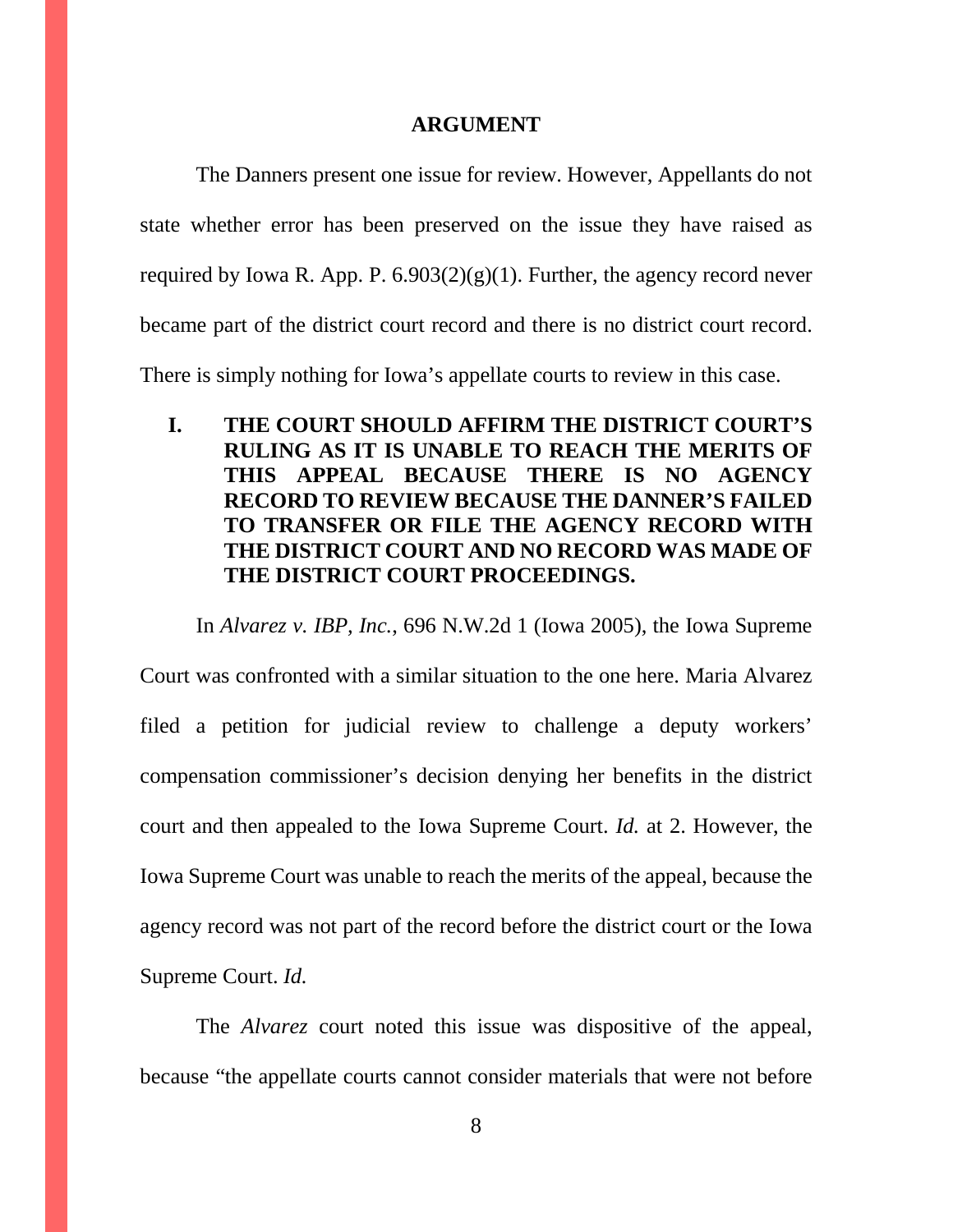the district court when that court entered its judgment." *Id.* at 3; *see* Iowa R. App. P. 6.801 ("Only the original documents and exhibits filed in the district court case from which the appeal is taken, the transcript of proceedings, if any, and a certified copy of the related docket and court calendar entries prepared by the clerk of the district court constitute the record on appeal."). Further, a party could not avoid the implications of Iowa R. App. P. 6.801 even if a party's included portions of the agency record in the appendix. *Alvarez*, 696 N.W.2d at 3.

The Court went on to hold that since there was no agency record, there was nothing for the appellate court to review and reviewing the district court's ruling, which was part of the record, was not possible without a record of what occurred at the agency level and the proper remedy for such an omission was affirmance of the district court's ruling. *Id.* at 3-4.

A similar conclusion was reach by the Iowa Court of Appeals, albeit in a slightly different context. In *Jensen v. City Council of Cambridge*, No. 09- 0697, 2010 Iowa App. LEXIS 573, \*1 (Iowa Ct. App. June 16, 2010), a city resident challenged a city ordinance he disagreed with after being denied an exemption from the ordinance. An appeal, Court of Appeals noted the agency record was not properly before the court and thus it had nothing to review. *Id.*  at \*6. Then Judge Mansfield disagreed with the court's analysis on this point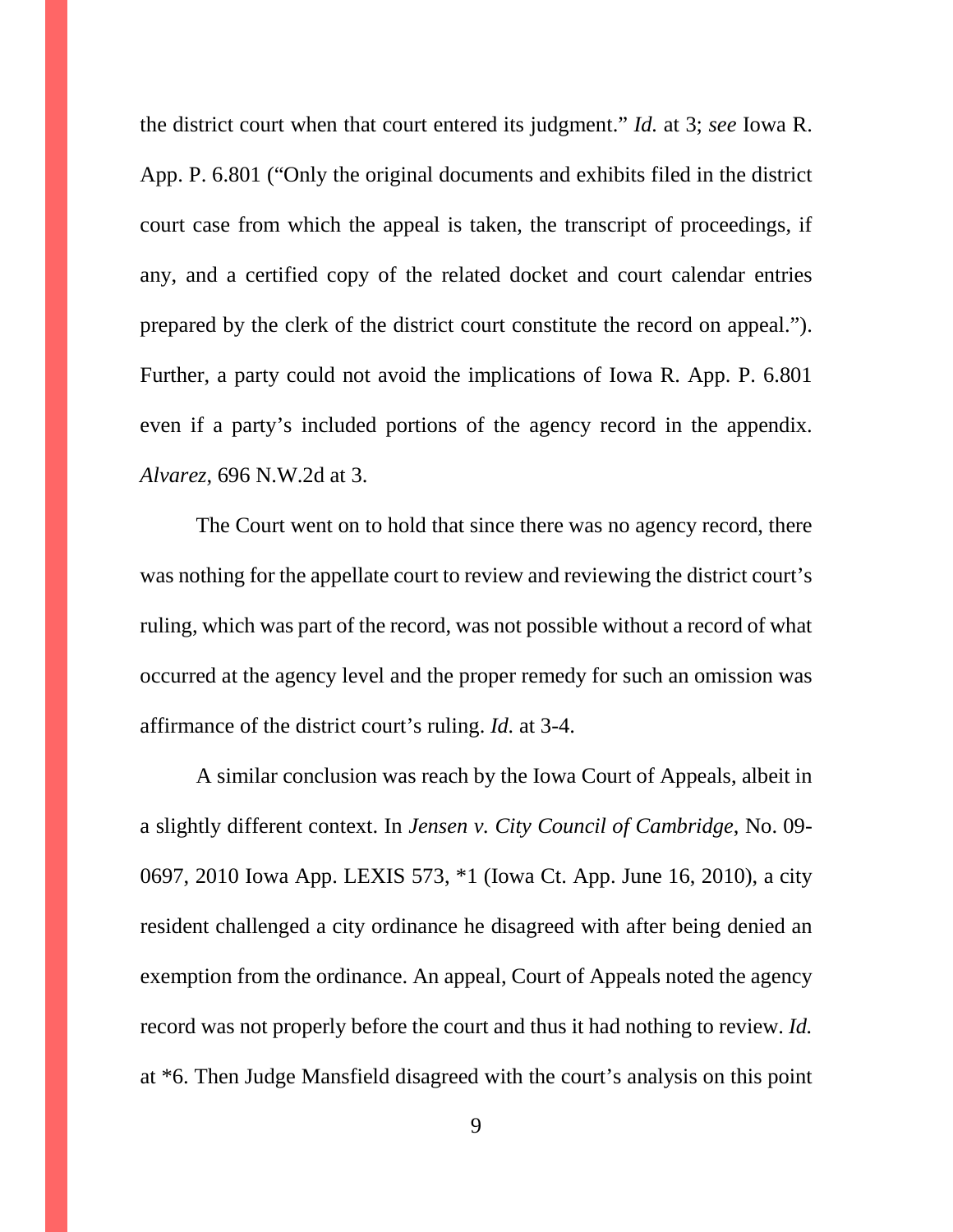and attempted to distinguish the case from *Alvarez* as that case dealt with state agency action, which he saw as different from city council decisions since they were normally reviewed by certiorari. *Id.* at \*8 (Mansfield, J., concurring in the judgment).

However, this line of reasoning does not need to be explored further in this case, because the Danners chose to challenge the Carroll County Board of Adjustment's decision through judicial review proceedings instead of certiorari proceedings. The Danners have not provided the agency record for review and have withdrawn their request for it. Without the agency record, the appellate courts have nothing to review in this case. *See Alvarez*, 696 N.W.2d at 3-4; *Jensen*, No. 09-0697, 2010 Iowa App. LEXIS 573, at \*6. Accordingly, the district should be affirmed.

## **II. THE COURT SHOULD AFFIRM THE DISTRICT COURT BECAUSE RES JUDICATA DOES NOT APPLY TO THIS CASE BECAUSE IT IS BETWEEN DIFFERENT PARTIES ON DIFFERENT ISSUES.**

**A. Error Preservation.** Appellants have failed to state whether error was preserved on these issues as required by Iowa R. App. P.  $6.903(2)(g)(1)$ . Should the Court reach the merits of this appeal, error was preserved on this issue when the district court considered and ruled on this issue.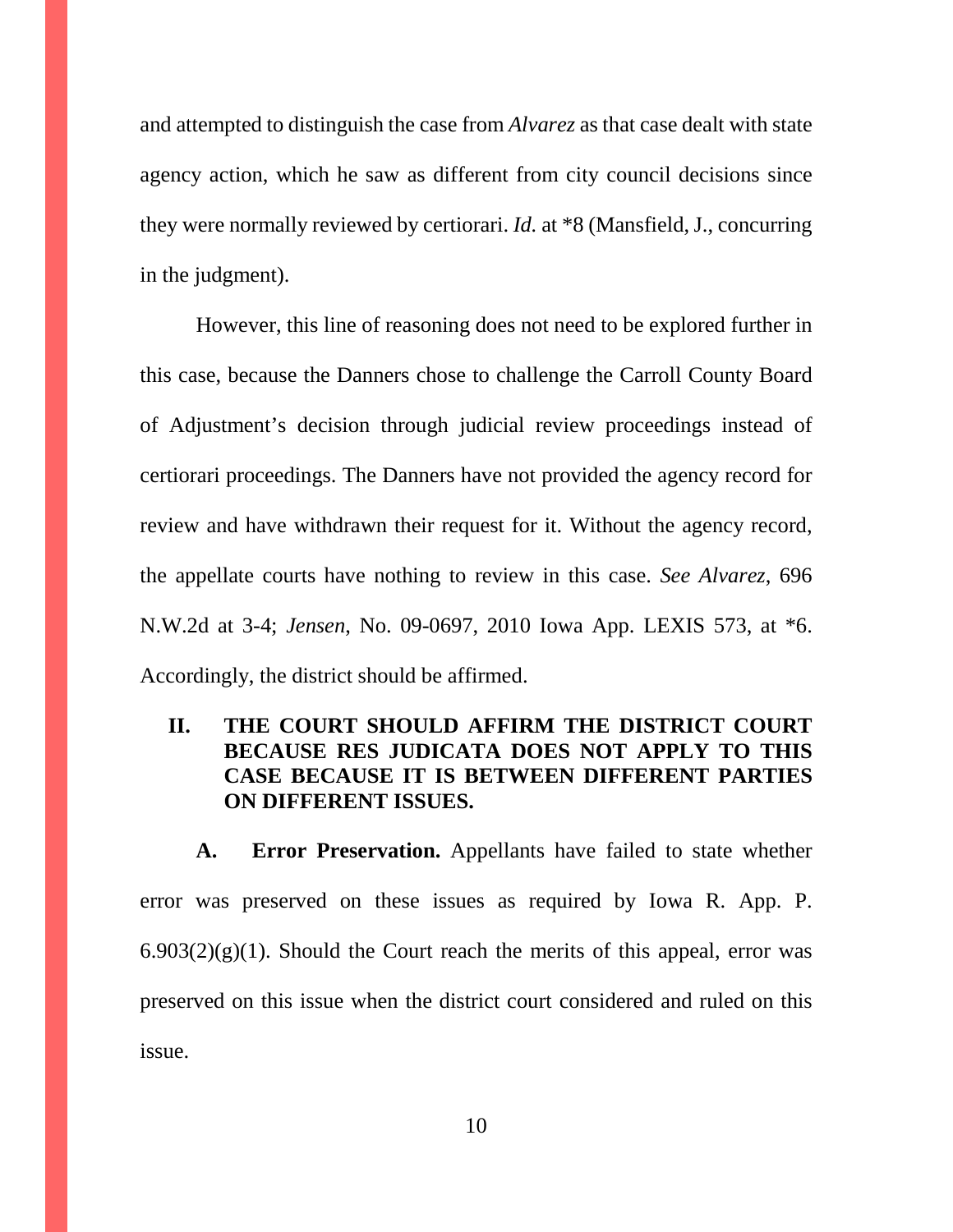**B. Merits.** The only argument the Danners have raise in their brief relates to res judicata. "For several years [the Iowa Supreme Court] has used the terms 'claim preclusion' and 'issue preclusion' in place of the generic historical term, res judicata." *Israel v. Farmers Mut. Ins. Asso.*, 339 N.W.2d 143, 146 (Iowa 1983). "Res judicata as claim preclusion applies when a litigant has brought an action, an adjudication has occurred, and the litigant is thereafter foreclosed from further litigation on the claim." *Id.* (citing A. Vestal, *Preclusion/Res Judicata Variables: Parties*, 50 Iowa L. Rev. 43 (1969)). Under res judicata, ("[a]n adjudication in a former suit between the same parties on the same claim is final as to all matters which could have been presented to the court for determination." *Id.* 

Here, res judicata used as claim preclusion does not apply to this case, because this case is not between the same parties as the prior action on appeal. *See id.* (noting the prior proceedings must be between the same parties on the same claim). The prior proceeding on appeal, No. 17-1458, is between the Carroll Airport Commission and the Danners, while this proceedings is between the Danners and the Carroll County Board of Adjustment. Further, even considering res judicata in the generic sense, the claims are not same either. *Id.* (noting referring to res judicata in a generic sense requires a review of issue preclusion principles). The prior case relates to a nuisance action filed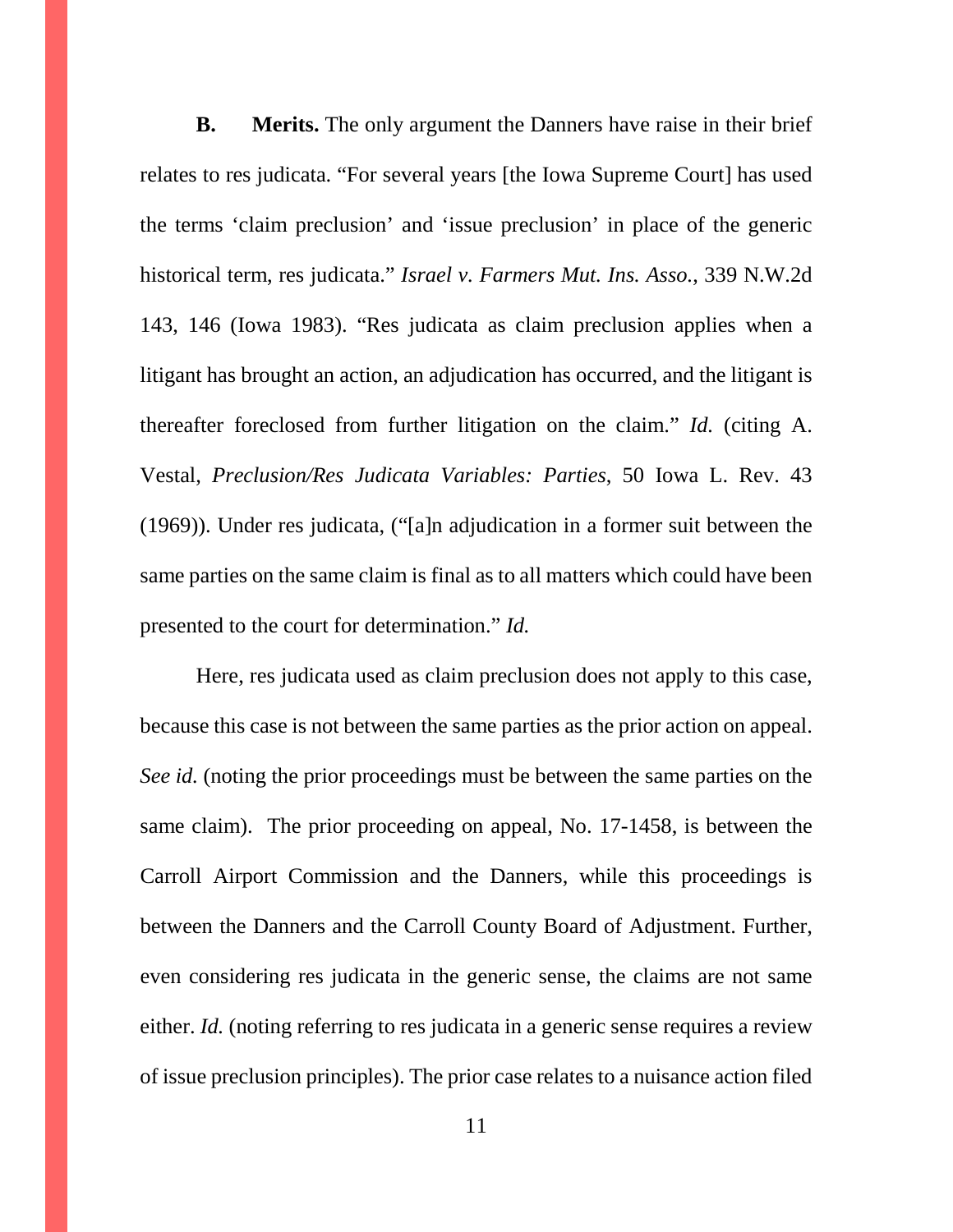by the Carroll Airport Commission, while this action is a challenge to a denial of a variance. Accordingly, the district court should be affirmed, because res judicata does not apply, nor was the board's decision arbitrary or capricious.

### **CONCLUSION**

The Court should affirm the district court, because there is no agency record properly before the Court to review. Further, should the Court reach the merits of this appeal, res judicata does not apply to this case, because this case is between different parties on different issues. Accordingly, the district court should be affirmed.

Respectfully submitted,

John C. Werden Carroll County Attorney

*/s/ Aaron W. Ahrendsen\_\_\_\_\_\_\_\_\_* Aaron W. Ahrendsen, AT0012634 ASSISTANT CARROLL COUNTY ATTORNEY 823 North Main Street Carroll, IA 51401 Ph: (712) 792-8013 Fax: (712) 792-7770 Email: aahrendsen@carrollcountyattorney.org ATTORNEYS FOR APPELLEE